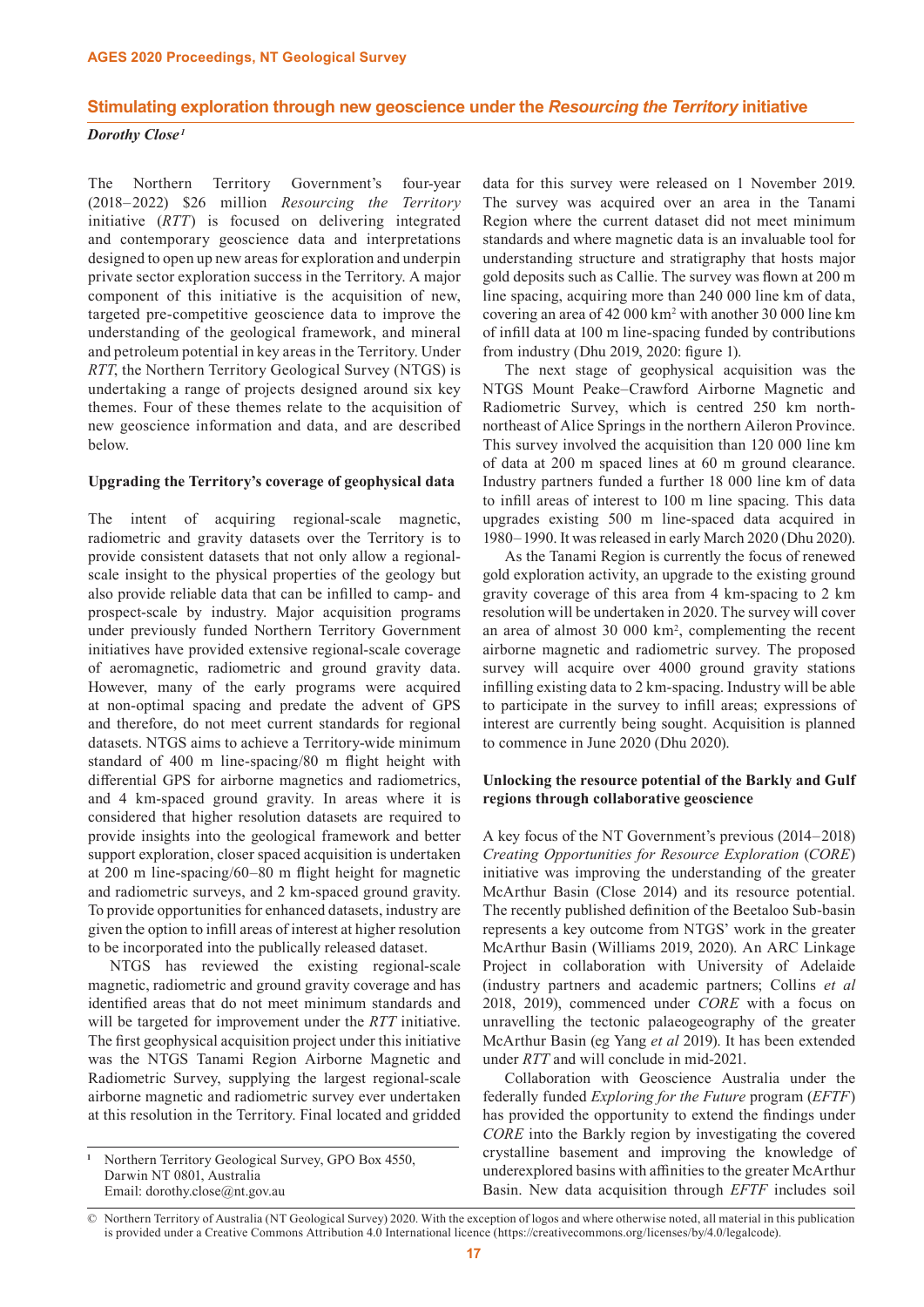and hydro geochemistry data, improved resolution ground gravity at 4 km spacing or better, long-period and broadband magnetotelluric data, regional-scale passive seismic, and the first ever seismic reflection data collected in this area (eg Hackney *et al* 2020). A stratigraphic drilling program in the Barkly and Gulf regions through the Program 3 National Drilling Initiative under the MinEx CRC has been designed by Geoscience Australia to test new concepts using data derived from the *EFTF* program. Drilling is planned to commence in 2020.

NTGS is undertaking new regional-scale mapping of outcropping geology in the Lawn Hill Platform and South Nicholson Basin, focusing on the MOUNT DRUMMOND 1:250 000 mapsheet. This program is integrating new seismic data acquired from *EFTF* to improve understanding of surface and subsurface geological relationships. This new mapping will investigate the geological relationship of these two basins with the resource-rich McArthur Basin and Beetaloo Sub-basin, as well as the cross-border stratigraphic correlations.

A suite of new programs has been designed to reinvigorate exploration in the Tennant Creek area. Over the lifetime of *RTT*, specific projects will include: integration of open file geoscience data to produce mineral atlases and 3D modelling and visualisation of the Rover field and Tennant Creek mineral field (Valenta *et al* 2020); in collaboration with Geoscience Australia, the acquisition of new data from NTGS and industry-held drill core to improve understanding of the gold and base metal potential of the concealed Rover field (Huston *et al* 2020); and delivery of a physical and virtual repository of representative drill core from the Tennant Creek mineral field and Rover field utilising the HyLogger $TM$  to provide spectral information on key drill core.

# **Geoscience programs designed to improve the knowledge of the geology and resource potential in central Australia**

The NTGS is committed to continuing to open up new greenfields areas for exploration in central Australia. Under *RTT*, this is particularly focusing on the Amadeus Basin and Aileron Province.

Regional-scale geoscience mapping is in progress to produce updated outcrop maps at 1:250 000 and 1:100 000 scales across the central and western Amadeus Basin (eg Verdel *et al* 2020). This will result in consistent basinwide stratigraphic correlation and improved understanding of stratigraphy, structural evolution and palaeogeography. Basin-wide 1:500 000 scale pre-Mesozoic interpretative geology maps are being developed through the integration of seamless stratigraphy with regional-scale geophysics. Ongoing geoscience outcrop mapping at 1:100 000 scale across the northeastern Aileron and Irindina provinces will provide an updated geological framework to these polymetallic provinces; this includes the newly published Jervois Range Special map and explanatory notes (Reno *et al* 2019, Weisheit 2019, Weisheit *et al* 2019). This updated framework is designed to provide context to a new understanding of the geology and base metals potential of the Aileron Province, including copper-bearing mineral systems in the region.

# **Precompetitive geoscience through co-funded industry grants program**

The Geophysics and Drilling Collaborations (GDC) program has been revised and enhanced to encourage exploration in greenfields areas. The enhanced grants program offers 33% more in funding than the previous scheme and with less restrictive criteria. It is designed to maximise local industry participation in exploration by making service and supply by Territory-based companies eligible for co-funding. This has broadened eligibility for pure greenfields exploration to allow greater participation by the junior exploration sector.

The total funds available for each GDC Round is \$1 million per annum. GDC now includes funding for reverse circulation drilling exclusively in greenfields areas with no previous drilling activity. In addition, the total amount of funding available for diamond drilling programs has now increased to a maximum of \$125 000 per project. There is also additional funding available under the Territory Supplier Incentive whereby a maximum of a further \$10 000 per project is available for projects that engage Territorybased enterprises. All reports and data acquired through the GDC program are made publicly available six months after completion of fieldwork.

The first funding Round under the revised GDC program (2018–2019) saw the highest number of applications in the history of the program. Applications for GDC funding for 2020–2021 opened through the GrantsNT portal (www.grantsnt.nt.gov.au) on Thursday 27 February 2020 and will close on Tuesday May 5 2020. Successful applicants will be announced in May. Further information on the Geophysics and Drilling Collaborations program can be found at www.resourcingtheterritory. nt.gov.au/about/gdc.

## **References**

- Close DF, 2014. New regional geoscience in the Northern Territory: in '*Northern Territory Geological Survey, 2014. Annual Geoscience Exploration Seminar (AGES) 2014. Record of abstracts'*. *Northern Territory Geological Survey, Record* 2014-001.
- Collins AS, Farkas J, Glorie S, Cox G, Blades ML, Yang B, Nixon A, Bullen M, Foden JD, Dosseto A, Payne JL, Denyszyn S, Edgoose CJ, Close DF, Munson TJ, Menpes S, Spagnuolo S, Gustenhuber J, Sheridan M, Baruch-Jurado E and Close D, 2018. Orogens to oil: government-industry-academia collaboration to better understand the greater McArthur Basin: in '*Annual Geoscience Exploration Seminar (AGES) Proceedings, Alice Springs, Northern Territory 20–21 March 2018*'. Northern Territory Geological Survey, Darwin.
- Collins AS, Farkas J, Glorie S, Blades ML, Cox M, Foden JD, Hall T, Payne JL, Yang B, Nixon A, Cassidy E, Subarkah D, Shannon A, Higgie D, Toledo G, Dosseto A, Kirscher U, Edgoose C, Close DF, Munson TJ, Menpes S, Spagnuolo S, Close D, Baruch-Jurado E, Warburton J and Hokin G, 2019. Life and times of the Proterozoic McArthur–Yanliao Gulf: Update on the ARC–Industry–NTGS Linkage Project: in '*Annual Geoscience Exploration Seminar (AGES) Proceedings,*